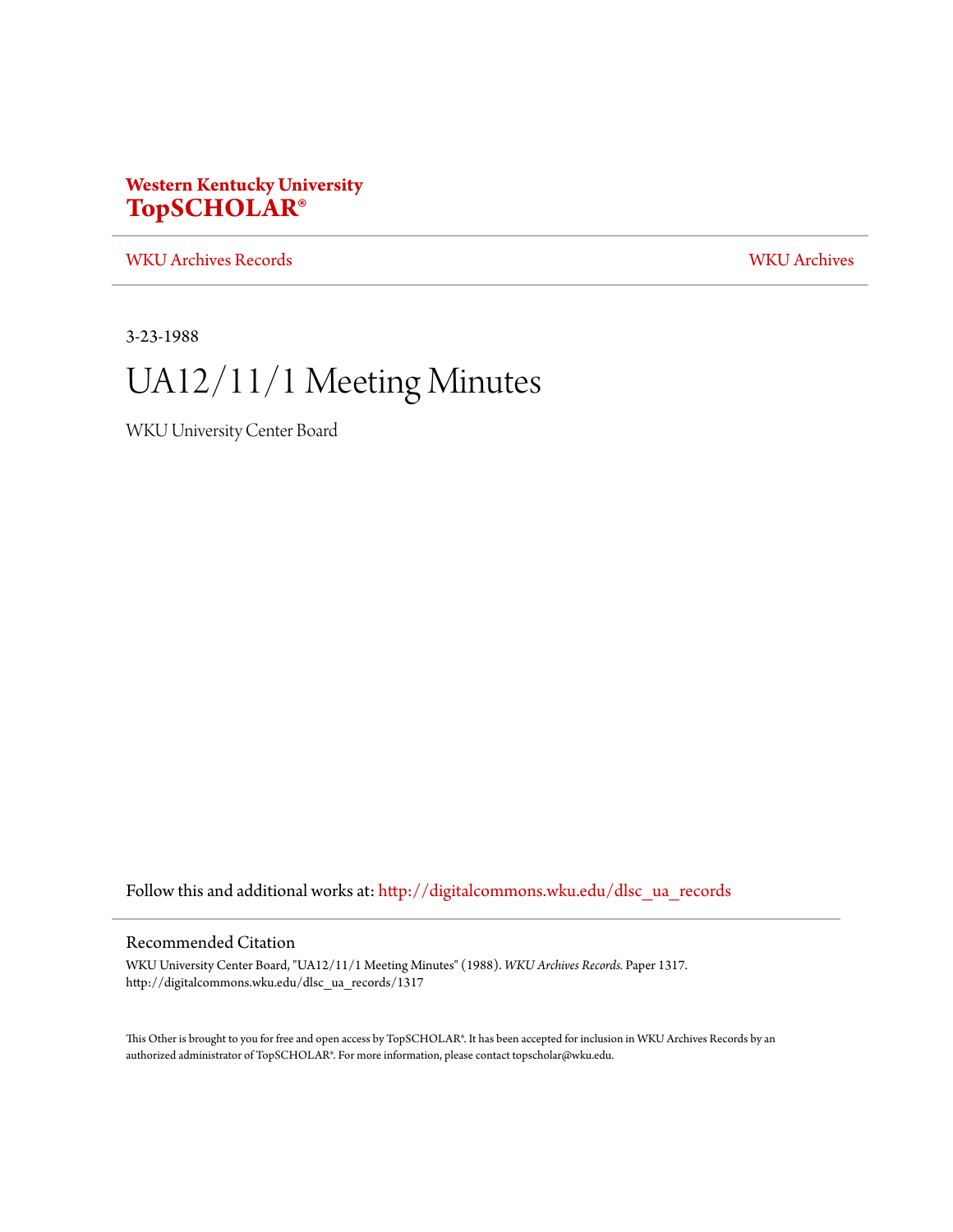### MINUTES

### UNIVERSITY CENTER BOARD

### March 23, 1988

The regular meeting of University Center Board was called to order on Wednesday, March 23, 1988, at 3:35 p.m. in Room 226 of Downing University Center. The roll was called with nine people present.

### REPRESENTATIVE REPORTS

,

•

Associated Student Government Representative Bruce Cambron reported that a resolution was passed for an Angie Norcia Memorial garden.

Residence Hall Association Representative Rene Dowell reported that the proposal passed for extending visitation hours to 10 a.m.

Interfraternity Council<br>Not present. Not present.

Pan he llenic Council and the council and the council and the council and the council and the council and the council and the council and the council and the council and the council and the council and the council and the Panhellenic<br>
Not present.<br>
United Black<br>
No report.

United Black Students No report.

### COMMITTEE REPORTS

Chairman Curtis Barman introduced Shannon Ragland, who is running for ASG president. Curtis apologized for the schedule change for the board meetings. The change was made because of a lack of proposals. The meeting dates for the remainder of the semester are:

Wednesday, April 6, 1988 room 305 Wednesday, April 20, 1988 room 226

Vice Chairman Lindsay Mosser reported that ads have run in the Herald for the new Niteclass committee. This committee will serve to advertise and set up for Niteclass events, as well as working the door. The deadline for applications is Friday, March 25.

## STANDING COMMITTEES FOR THE ENDING STANDING COMMITTEES FOR THE ENDING:

Concert No report.

Lecture No report.

•

Produc tion Not present.